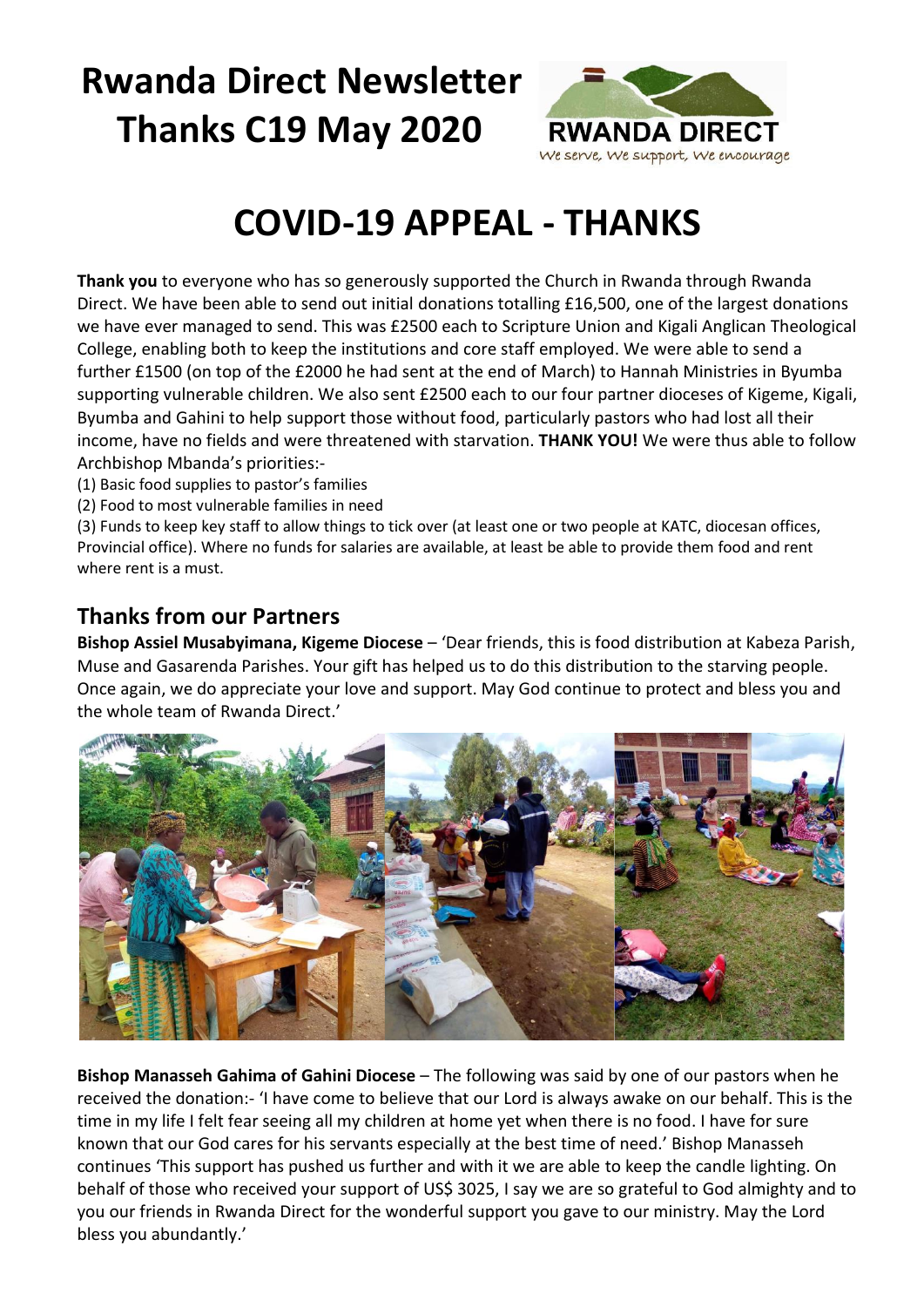**KATC/EACC Vice Chancellor Viateur Ndikumana** – 'I am delighted to let you know that the 3028 USD you transferred on KATC bank account were well received. It is a significant support that will enable our staff members to find food in May and June 2020. Thank you so much for your support, prayer, love and compassion to KATC community. Even though since Monday 4th May 2020, the Government eased the lock-down for economic activities. However, the schools are still closed and will resume in September 2020. It means that KATC staff is still under partial unemployment until that time. We keep praying for each other. May the Lord bless all Rwanda Direct Members, Viateur'

**Scripture Union, Gen. Sec. Jean Baptiste Bugiruwenda – '**We thank you very much for the donation of £2,500. On behalf of SU Rwanda staff team and Board members, we are very grateful for this support we receive when it is very needed. We thank you for your generosity and your love. I guess that the summer camps will not be run according to the COVID-19 threatening the whole world. Definitely we will send the report in due time. We continue praying for you, for your country, and for the world, so that God stop this pandemic. We know that you too don't forget us when you pray. God bless all of you and keep you away from corona virus.'

**Hannah Ministry, Byumba Diocese** – 'We would wish to greet you in the name of our Lord and Saviour Jesus Christ, may the grace of God be upon you. We are pleased to write to you appreciating on behalf of the children of Hannah Ministry upon the donation that was offered to them in a way of helping them fight against the Covid-19 pandemic. Most of these children having been living for a long time with HIV/AIDS under your support are receiving different kinds of meals that provide a balanced diet and which can help them to take their medicine with no further side effect towards their body. This however is different from how it was previously before the lockdown where some meals would be prepared at the Hannah Ministry office/home, they are now being offered to them and taken to be prepared from





their homes where each child receives his/her own package. The process of giving to them is still on going until the lockdown is totally over. Thank you on behalf of the entire Diocese

for supporting our future strong people under Hannah Ministry.

May God bless you. Tayebwa Robert - Executive Secretary office of the Bishop

**Bishop Nathan Amooti, Kigali Diocese** - Greetings from Rwanda in Jesus name. This is to greatly thank Rwanda Direct for the gift of love and life that you're giving to us as Kigali diocese. This will really go a long way in helping our people in the diocese and we will also keep you updated with photos when food is being distributed. Again, thank you so much for your love and generosity to Kigali diocese. We so happy and proud that we belong to such an extended family in God. +Nathan